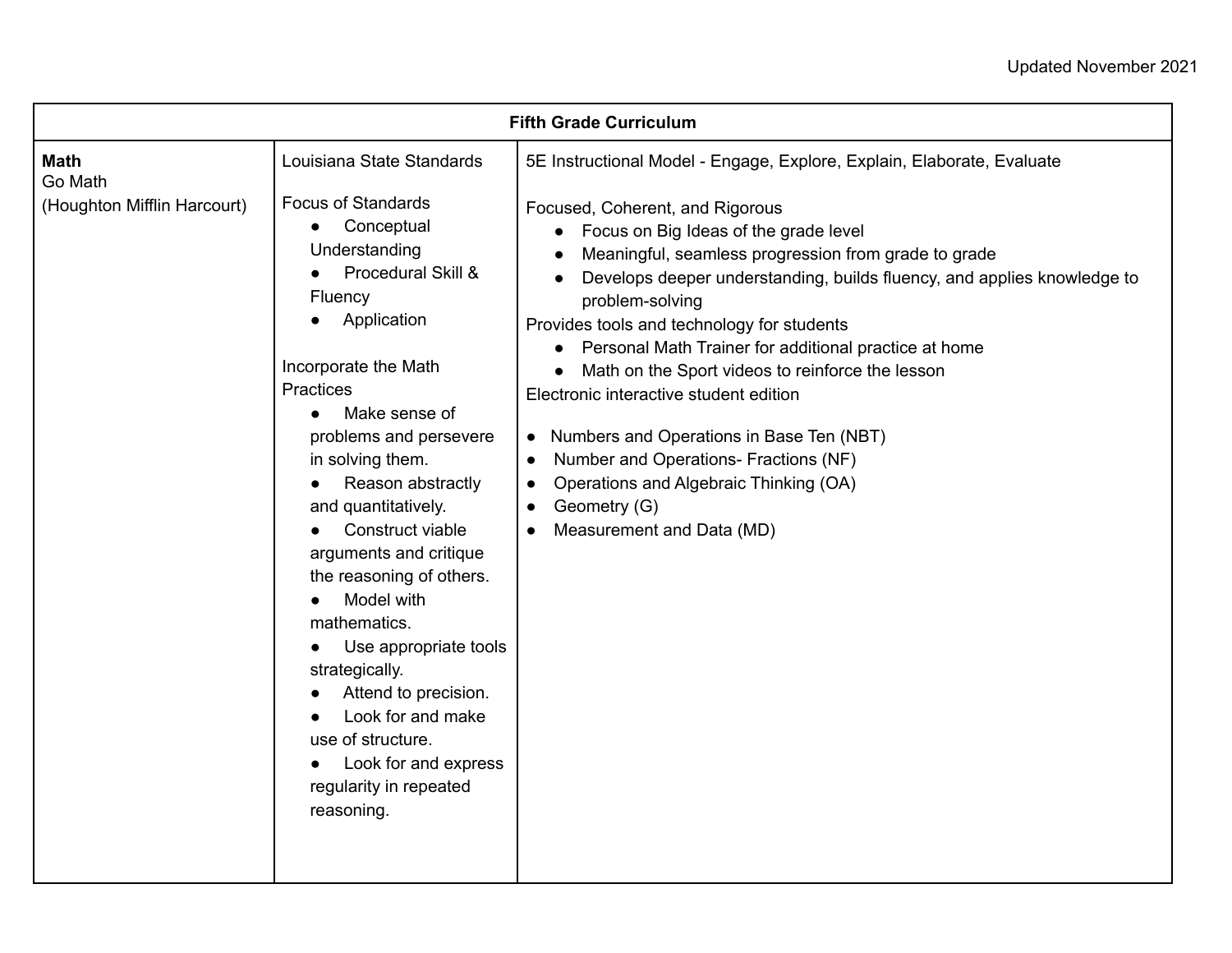| <b>Language Arts</b><br>Reading<br><b>Spelling</b><br>Wit & Wisdom | Louisiana State Standards<br>Louisiana ELA standards<br>provide appropriate content<br>for all grades, maintain high<br>expectations, and create a<br>logical connection of content<br>across and within grades.<br>The goal for students in<br>English language arts (ELA)<br>is to:<br>Read<br>Understand complex,<br>grade-level texts<br><b>Express their</b><br>understanding of those texts<br>through writing and speaking. | Three guiding principles of Wit & Wisdom are:<br>Books not Basals: Teachers and students alike relate to the high quality,<br>award-winning texts. Each module has an overriding essential question;<br>subsequent lessons have specific focusing questions.<br>Integrated not Isolated - Students develop skills in the four key areas of<br>$\bullet$<br>reading, writing, listening and speaking based on the topic of the unit and<br>within the core texts<br>Knowledge Building - Every module in each grade focuses on a topic while<br>$\bullet$<br>building background knowledge, vocabulary, and other essential literacy<br>skills. |
|--------------------------------------------------------------------|------------------------------------------------------------------------------------------------------------------------------------------------------------------------------------------------------------------------------------------------------------------------------------------------------------------------------------------------------------------------------------------------------------------------------------|------------------------------------------------------------------------------------------------------------------------------------------------------------------------------------------------------------------------------------------------------------------------------------------------------------------------------------------------------------------------------------------------------------------------------------------------------------------------------------------------------------------------------------------------------------------------------------------------------------------------------------------------|
| Writing                                                            | <b>IEW: Institute for Excellence</b><br>in Writing                                                                                                                                                                                                                                                                                                                                                                                 | Scripted<br>le<br>Versatile in line with reading curriculums/novels<br>$\bullet$                                                                                                                                                                                                                                                                                                                                                                                                                                                                                                                                                               |
| <b>Fix It Grammar</b>                                              | <b>IEW: Institute for Excellence</b><br>in Writing                                                                                                                                                                                                                                                                                                                                                                                 | Fix It! encourages students to immediately apply new grammar knowledge in<br>context, aiding in the transfer of grammar skills into their own writing.                                                                                                                                                                                                                                                                                                                                                                                                                                                                                         |
| <b>Social Studies</b>                                              | Louisiana State Standards                                                                                                                                                                                                                                                                                                                                                                                                          | Pre-Columbian Civilizations (Age of Exploration to 1763)<br>$\bullet$<br>New world development during the Age of Exploration<br>$\bullet$<br>Growth of the Thirteen Colonies<br>$\bullet$<br>Map and Globe Skills<br>$\bullet$<br>In addition to standards covered, students are engaged daily in current events<br>$\bullet$<br>and P.E.G.S. discussions. (analyzing the news and determining the significance<br>of political, economic, geographical and social influences.)                                                                                                                                                                |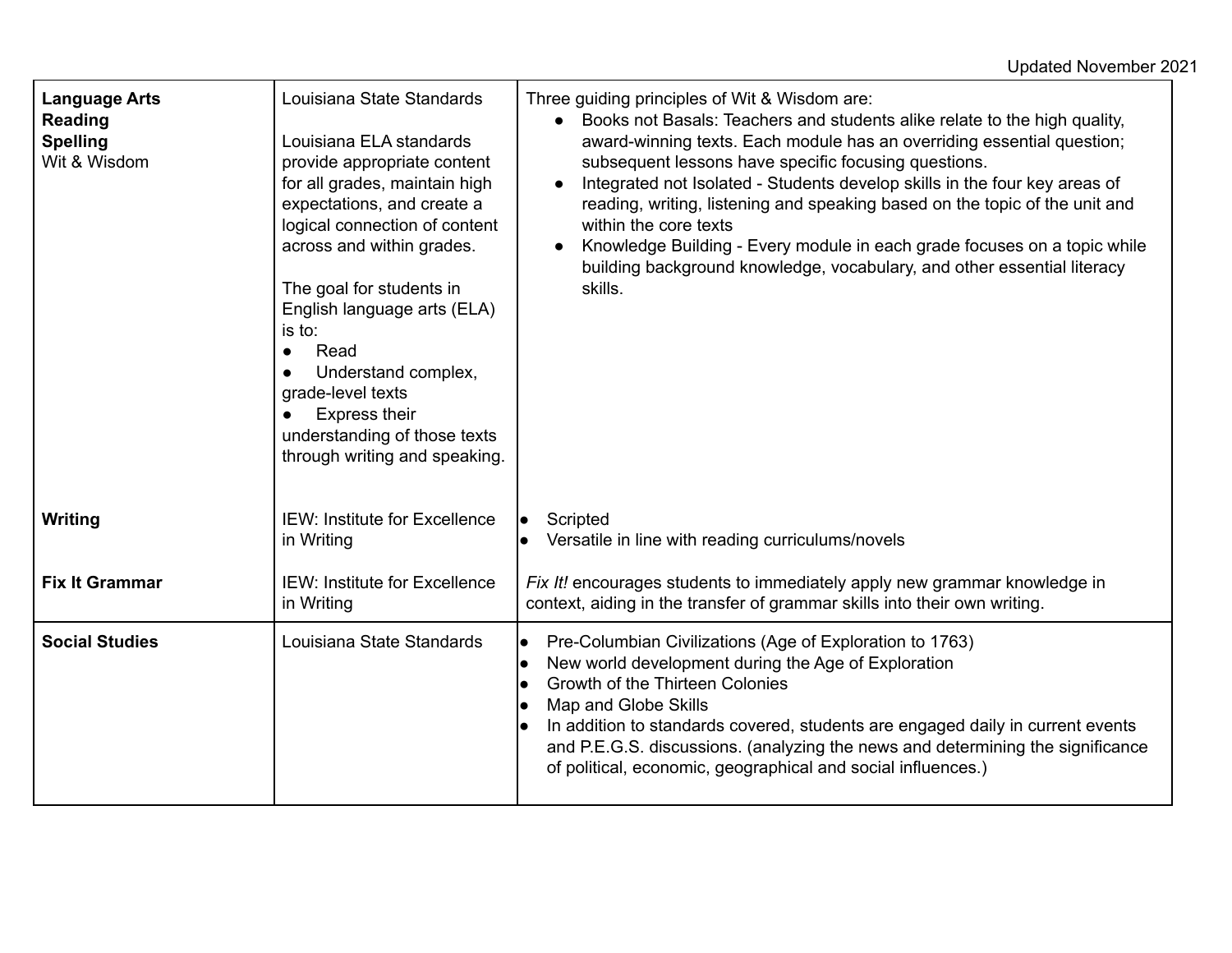## Updated November 2021

| <b>Science</b>  | <b>Science Dimensions</b><br>(Houghton Mifflin Harcourt)<br><b>NGSS (Next Generation</b><br>Science Standards)<br>Selected lessons of<br><b>Generation Genius</b> | Use 5 E model - parallels Go Math.<br>5 Es: Engage, Explore, Explain, Elaborate, & Evaluate<br>$\bullet$<br>Overall Program Philosophy:<br>$\bullet$<br>Integrate the Three Dimensions Science Learning<br>$\circ$<br><b>Science and Engineering Practices</b><br><b>Disciplinary Core Ideas</b><br>$\bullet$<br><b>Crosscutting Concepts</b><br>Investigation-driven activities and labs<br>$\circ$<br>As opposed to worksheets, students will engage in writing journals,<br>$\circ$<br>reports, posters, and media presentations<br>As opposed to rote memorization, students use facts and terminology<br>$\circ$<br>learned as needed while developing explanations and designing<br>solutions supported by evidence-based arguments and reasoning<br>Instead of teachers giving every step, students are given the<br>$\circ$<br>resources to design a plan, test a plan, make conclusions, etc<br>Moving forward<br>We are using evidence-based notebooks, forming own questions and<br>$\circ$<br>conjectures prior to learning and revisiting at the end to confirm,<br>reject, or edit original thinking<br>Most labs are virtual<br>$\circ$<br>Funding available to make labs more interactive and hands-on -<br>$\circ$<br>moving these directions given stability of a teacher with experience<br>with this program |
|-----------------|-------------------------------------------------------------------------------------------------------------------------------------------------------------------|----------------------------------------------------------------------------------------------------------------------------------------------------------------------------------------------------------------------------------------------------------------------------------------------------------------------------------------------------------------------------------------------------------------------------------------------------------------------------------------------------------------------------------------------------------------------------------------------------------------------------------------------------------------------------------------------------------------------------------------------------------------------------------------------------------------------------------------------------------------------------------------------------------------------------------------------------------------------------------------------------------------------------------------------------------------------------------------------------------------------------------------------------------------------------------------------------------------------------------------------------------------------------------------------------------------------------------|
| <b>Theology</b> |                                                                                                                                                                   | Daily Prayer<br>$\bullet$<br><b>Prayers Learned</b><br>$\bullet$<br>Sign of the Cross<br>$\bullet$<br>The Lord's Prayer<br><b>Hail Mary</b><br>Glory Be<br>$\circ$<br><b>Grace before Meals</b><br>$\circ$<br>Angel of God Prayer<br>$\circ$<br>Mass responses<br>O<br><b>Act of Contrition</b><br>O<br><b>Trinity</b><br>$\circ$                                                                                                                                                                                                                                                                                                                                                                                                                                                                                                                                                                                                                                                                                                                                                                                                                                                                                                                                                                                                |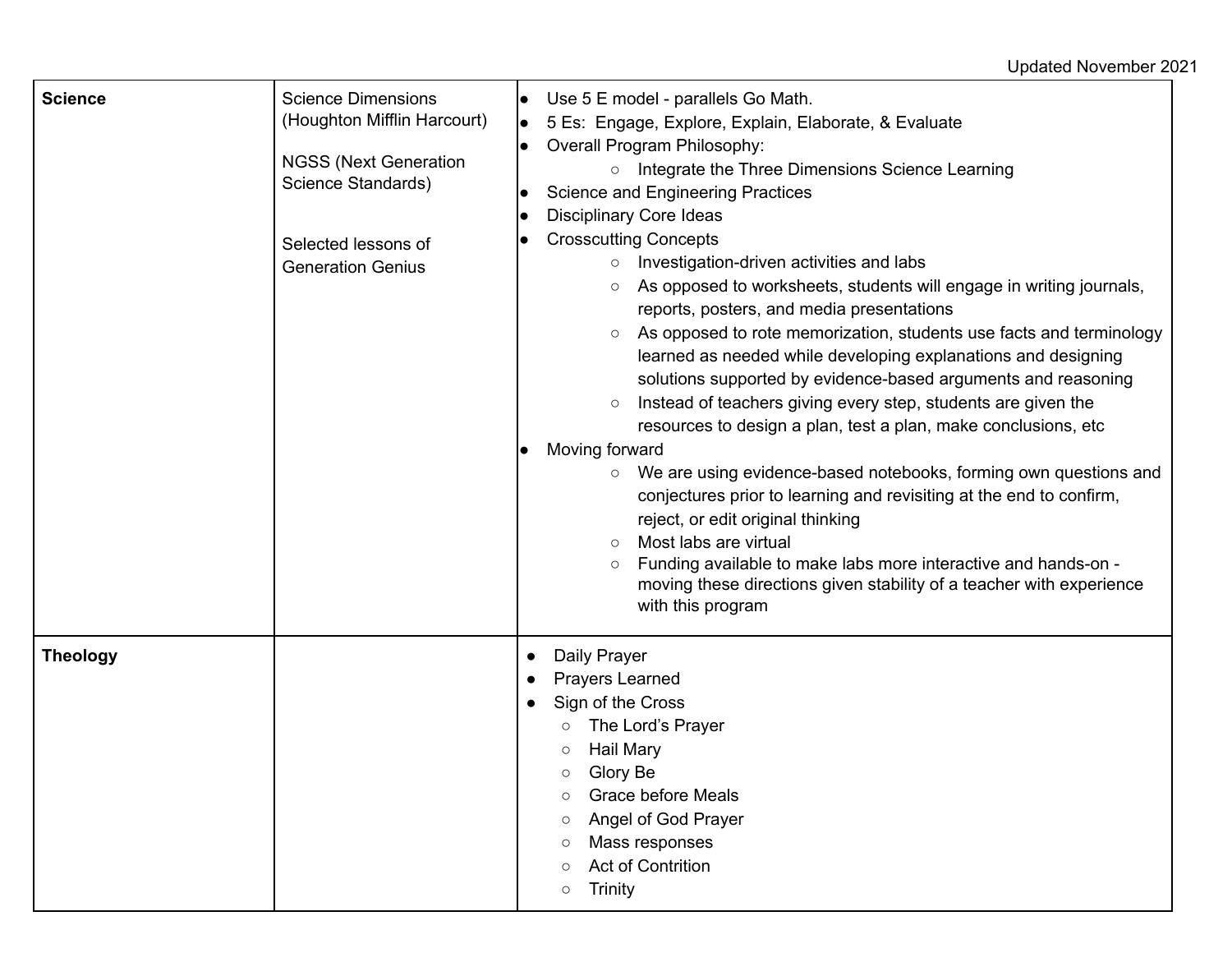## Updated November 2021

| <b>Theology continued</b> | <b>Virtues in Practice</b> | <b>Apostles' Creed</b><br>$\circ$<br><b>Great Commandment</b><br>O<br><b>Ten Commandments</b><br>$\circ$<br>Locate Bible passages by book, chapter, and verse<br>O<br><b>Liturgical Year</b><br>$\circ$<br>Sacraments<br>$\circ$<br>Gifts of the Holy Spirit<br>$\circ$<br>Order of the Mass<br>$\circ$<br>Prayer to the Holy Spirit<br>$\circ$<br><b>Eucharistic Adoration</b><br>$\circ$<br>Two Class Masses (Participants)<br><b>School Mass Choir</b><br><b>Weekly Mass</b><br>First & Third Friday Rosary<br><b>First Thursday Adoration</b><br><b>Blessing of the Pets</b><br><b>Blessing of the Tombs</b><br><b>Blessing of the Throats</b><br>St. Joseph's Altar Presentation<br>The way of the Cross<br><b>Community Service Projects</b><br><b>Yearly Retreat</b> |
|---------------------------|----------------------------|-----------------------------------------------------------------------------------------------------------------------------------------------------------------------------------------------------------------------------------------------------------------------------------------------------------------------------------------------------------------------------------------------------------------------------------------------------------------------------------------------------------------------------------------------------------------------------------------------------------------------------------------------------------------------------------------------------------------------------------------------------------------------------|
|                           |                            | The Virtues in Practice Program focuses on the same virtue school-wide for a month<br>at a time. It covers 27 virtues over a three-year cycle, with 81 saints held as models<br>of the virtues. The years focus on the Year of Faith, Year of Hope, and Year of<br>Charity.                                                                                                                                                                                                                                                                                                                                                                                                                                                                                                 |
|                           | Christ in Us (Sadlier)     | Christ In Us is built on the four pillars of the Catechism of the Catholic Church (creed,<br>sacraments, morality, and prayer) rooted in Tradition and Scripture. Students<br>encounter Christ, accompany one another in faith, and live as missionary disciples in<br>lthe world.<br>Unit 1- How do we know God?<br>Unit 2- How do we celebrate what we believe?<br>Unit 3- How do we live what we believe?<br>Unit 4- How do we become what we believe?                                                                                                                                                                                                                                                                                                                   |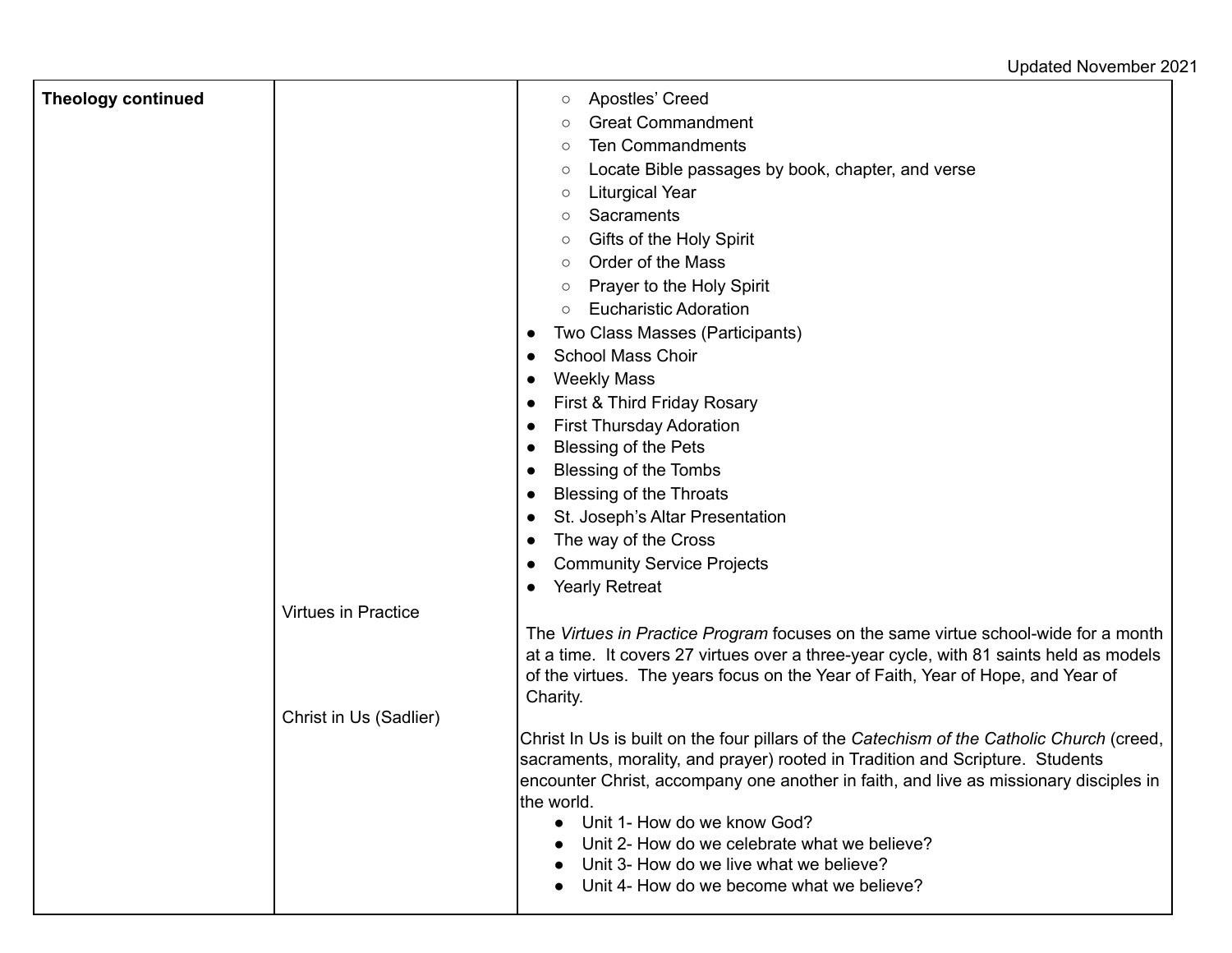## Updated November 2021

| <b>Theology continued</b>                              |                           | Unit 5- why and how do we celebrate the Church year?                                                                                                                                                                                                                                                                                                                                                                                                                                                                                                                                                                                                                                                           |
|--------------------------------------------------------|---------------------------|----------------------------------------------------------------------------------------------------------------------------------------------------------------------------------------------------------------------------------------------------------------------------------------------------------------------------------------------------------------------------------------------------------------------------------------------------------------------------------------------------------------------------------------------------------------------------------------------------------------------------------------------------------------------------------------------------------------|
| <b>Testing</b>                                         | <b>ACT Aspire Testing</b> | ACT Aspire is an assessment system that measures academic achievement<br>in English, Math, Reading, Science, and Writing in grades 3 through 10.<br>Highlights progress toward the ACT College and Career Readiness<br><b>Standards and Benchmarks.</b><br>Connects a student's score to specific skills and knowledge important for<br>college and work success.<br>Connects students' performance with reading benchmarks.<br>Identifies students in need of intervention and enrichment opportunities.<br>Interim Tests administered two to three times per year in English, Math,<br>Reading, and Science<br>Summative Test administered in the Spring in English, Math, Reading,<br>Science, and Writing. |
|                                                        | <b>STAR Reading</b>       | STAR Reading is an assessment of reading comprehension and skills for<br>independent readers through grade 12. STAR Reading tracks development in five<br>domains: Word Knowledge and Skills, Comprehension Strategies and Constructing<br>Meaning, Analyzing Literary Text, Understanding Author's Craft, and Analyzing<br>Argument and Evaluating Text.                                                                                                                                                                                                                                                                                                                                                      |
| <b>Enrichment Opportunity</b><br>English-Language Arts |                           | Compete in writing competitions at Parish Level                                                                                                                                                                                                                                                                                                                                                                                                                                                                                                                                                                                                                                                                |
| Math Fair                                              |                           | <b>Parish Competition</b>                                                                                                                                                                                                                                                                                                                                                                                                                                                                                                                                                                                                                                                                                      |
| <b>Spelling Bee</b>                                    |                           | Class Competition, School Competition, Regional Competition                                                                                                                                                                                                                                                                                                                                                                                                                                                                                                                                                                                                                                                    |
| Geography Bee                                          |                           | Class Competition, School Competition, State Competition                                                                                                                                                                                                                                                                                                                                                                                                                                                                                                                                                                                                                                                       |
| <b>Science Fair</b>                                    |                           | School Competition, Parish Competition, Regional Competition, State Competition                                                                                                                                                                                                                                                                                                                                                                                                                                                                                                                                                                                                                                |
| <b>Social Studies Fair</b>                             |                           | School Competition, Parish Competition, Regional Competition, State Competition                                                                                                                                                                                                                                                                                                                                                                                                                                                                                                                                                                                                                                |
| <b>Social Studies</b>                                  |                           | Opportunity to attend a field study to Williamsburg, Virginia and Washington, DC<br>every other year                                                                                                                                                                                                                                                                                                                                                                                                                                                                                                                                                                                                           |
| <b>Gifted Program</b>                                  |                           | Students who have qualified through St. Martin Parish Schools attend gifted pull-out<br>classes one day per week off campus.                                                                                                                                                                                                                                                                                                                                                                                                                                                                                                                                                                                   |